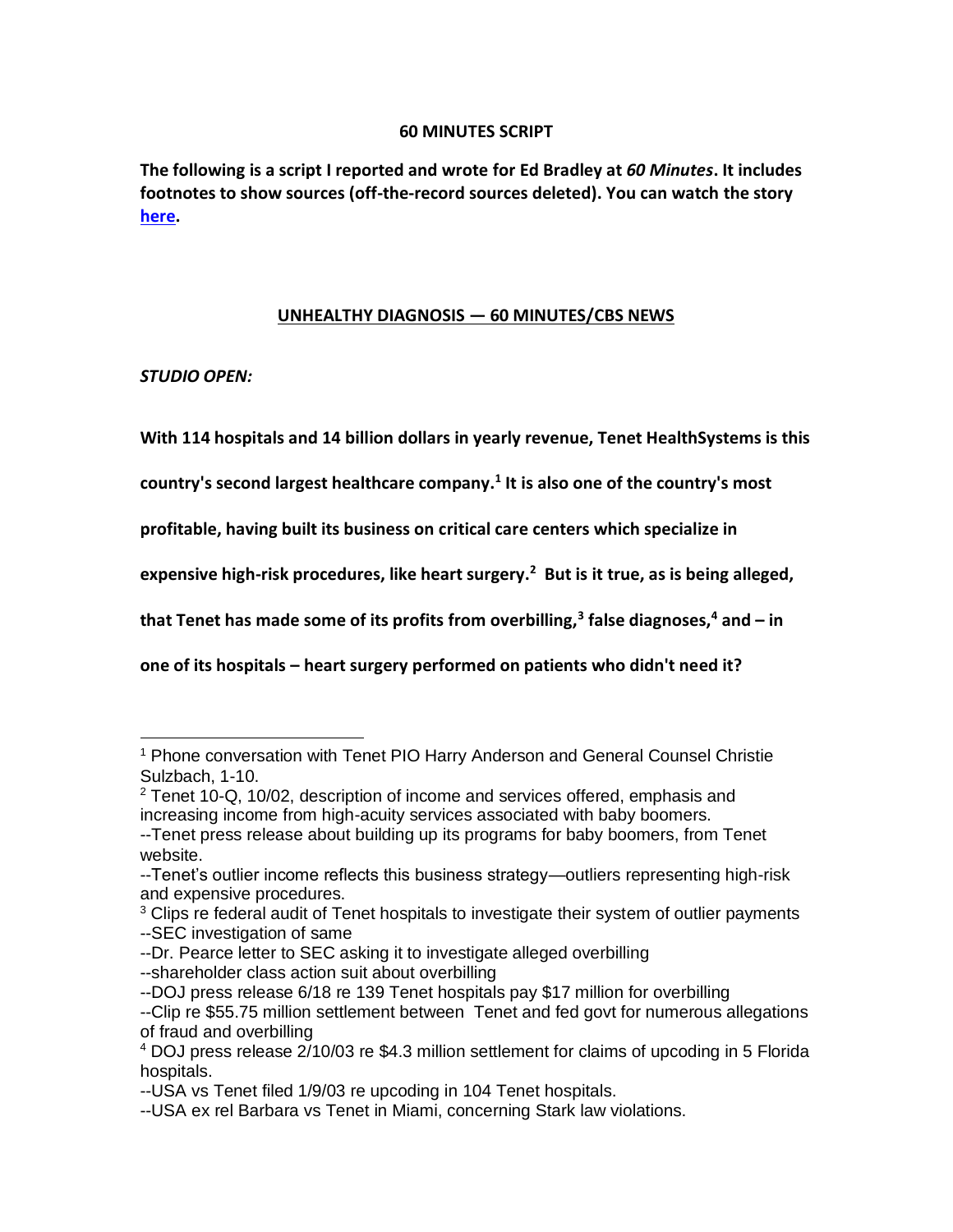**In the shadow of Mt. Shasta is Redding California, a quiet town surrounded by** 

**farmland—and home to Redding Medical Center, one of Tenet HealthSystems' most** 

**profitable hospitals.<sup>5</sup> Since 1989,<sup>6</sup> much of that profit has been generated by the** 

**hospital's director of cardiology,<sup>7</sup> Dr. Chae Hyun Moon. Dr. Moon has performed more** 

**than 30,000 angiograms and ultrasounds<sup>8</sup>—procedures in which a tube is threaded** 

**through a patient's heart to look for clogged arteries. Based on those tests, Dr. Moon** 

**has sent thousands of patients for coronary bypass operations.<sup>9</sup>**

--Also USA ex rel William Noll, in which Tenet paid \$9.75 million in 6/02 to settle case brought by one of its controllers, who alleged systematic overbilling.

--Also Palmetto case, in which Tenet paid \$29 million in 6/02 to settle charges itdefrauded Medicare through home health agency.

<sup>--</sup>Also \$17 million paid in 6/02 for charges of overbilling and fraud at 139 current and former Tenet facilities.

<sup>5</sup> Tenet state tax filings in CA—RMC has highest pretax income of all Tenet's CA hospitals

<sup>&</sup>lt;sup>6</sup> Year RMC's heart institute was opened

<sup>7</sup> Moon public speech 2-6-96, RMC ad 1-30-00

<sup>&</sup>lt;sup>8</sup>RMC website says hospital does about 200 caths per month.

<sup>--</sup>RMC ad 1-30-00 says his dept did 2798 caths in first 11months of '99

<sup>--</sup>Moon vs Mercy Plaintiff's response to Defendants Statement of Undisputed Facts,

<sup>8/13/99—</sup>says Moon does as many caths as all 7 other cardiologists in Redding combined.

<sup>--</sup>Moon public seminar 2-6-96 Moon points out that he did 1900 of RMC's 2400 caths.

<sup>--</sup> RMC Lake Tahoe retreat papers say 18,153 angiograms at RMC by 1995—this is before Moon started doing IVUS.

<sup>--</sup>Moon in defendant's exhibit 9, Minutes of General Executive Meeting says he did 1900 caths in 1995.

<sup>&</sup>lt;sup>9</sup> RMC website says hospital does about 700 heart surgeries a year. RMC Lake Tahoe retreat papers.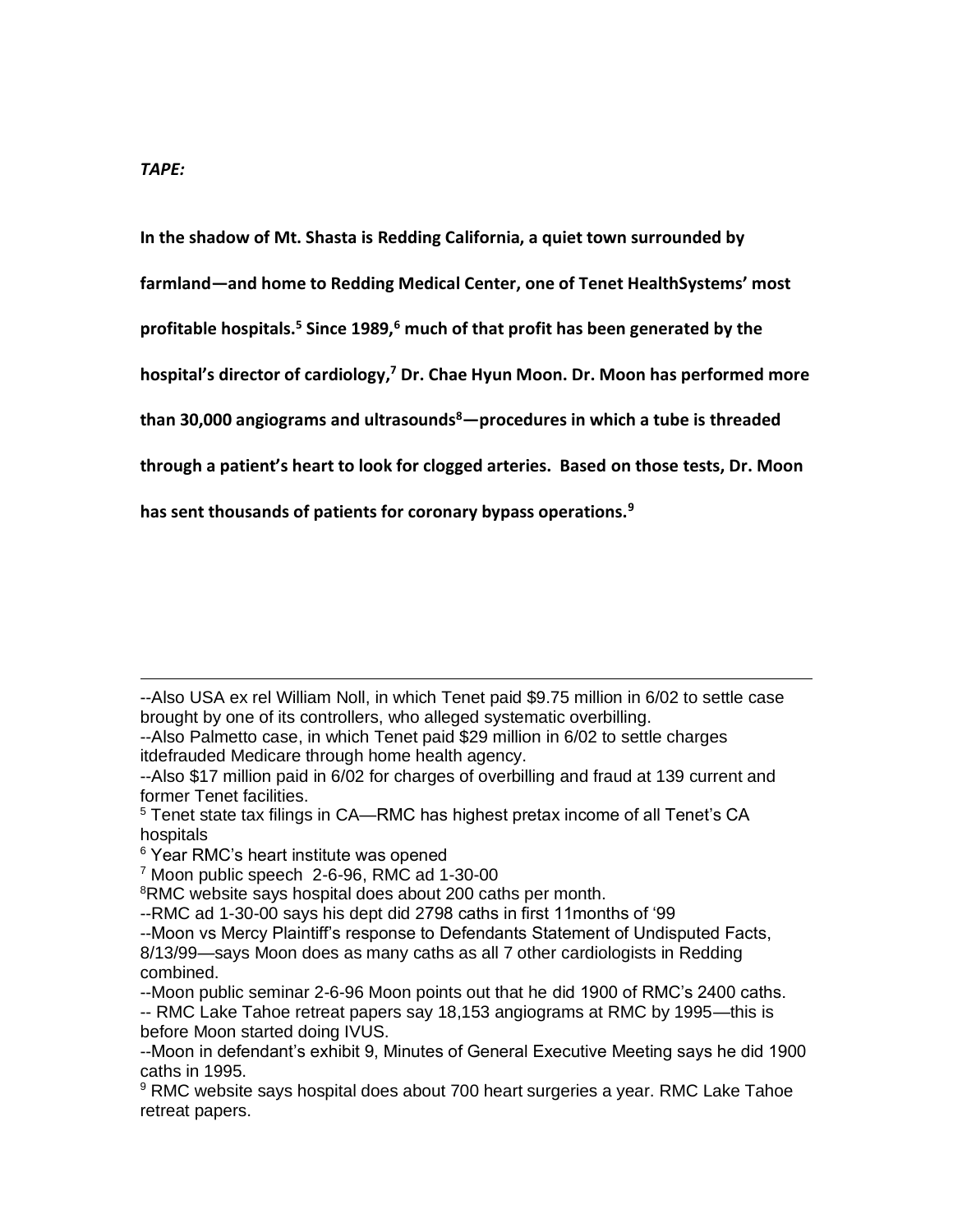## **One of them was Jay Bradley, a 35-year-old father of three.<sup>10</sup> Two years ago, Bradley**

### **started having chest pains and went to see Dr. Moon. The diagnosis was grim.<sup>11</sup>**

Jay Bradley: He put the monitor in front of my face, and he showed me a little artery on there and says "Well, this is clogged. And this one's the top front of your heart, and there's zero chance of survival."

Ed Bradley: Zero chance of survival?

Jay Bradley: Zero. He says if something happens here, there's zero chance of survival.

Ed Bradley: Whoa…

Jay Bradley: …We need to operate on you right away.

## **Immediately Bradley was checked into the hospital and told he could be called into**

# **the operating room at any minute.<sup>12</sup> But then, something even more alarming**

### **happened.**

Jay Bradley: A nurse came in, and she basically told me "Get out!"

Ed Bradley: What do you mean "Get out?"

Jay Bradley: She said "Get out." Under her breath she says "You should get out!" and walked out of the room and I said "Get back in here!" And she says, "I can get fired for saying this, but I don't think you need the surgery."

Ed Bradley: Did she tell you why she thought you didn't need surgery?

Jay Bradley: She just said, I don't think you need bypass surgery, that's a major operation. I really don't think you need this. And she had asked another doctor to come in and talk to me. And he came in with his head down, wouldn't even look me in the eye, and said "I don't really think you need this.<sup>13</sup> Maybe you should leave here and go to a big city somewhere."

<sup>&</sup>lt;sup>10</sup> Bradley conversation, 11/2.

<sup>&</sup>lt;sup>11</sup> Bradley conversation, 11/2. Bradley medical charts, taped interview

<sup>&</sup>lt;sup>12</sup> Bradley conversation, 11/2, taped interview, Bradley medical chart

<sup>&</sup>lt;sup>13</sup> Bradley chart from Mercy medical center supports this.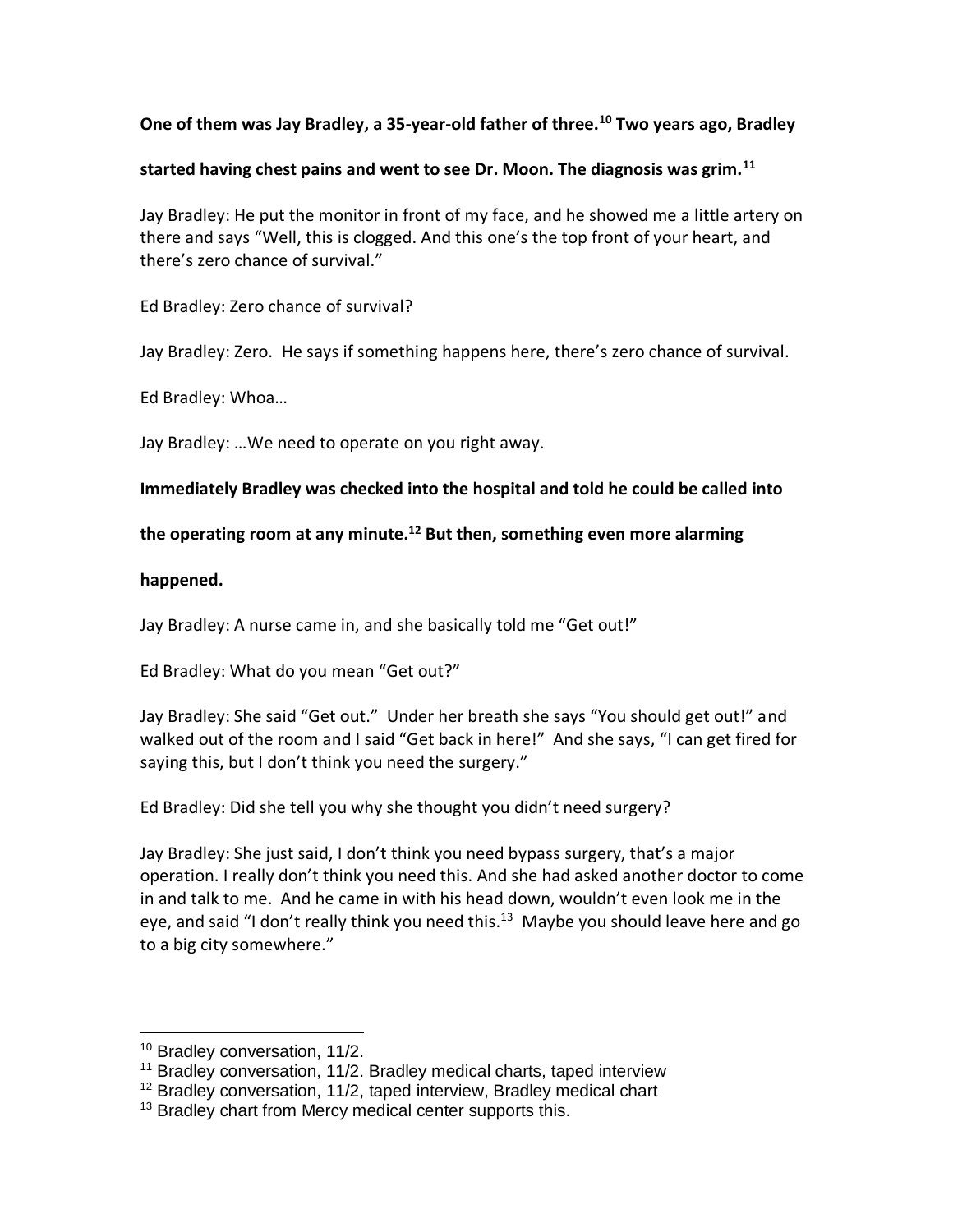Ed Bradley: So this is the situation. Dr. Moon says you need surgery right away, you're gonna die. Another doctor comes in and tells you "Get outta town?"

Jay Bradley: Yeah.

Ed Bradley: And go somewhere else for another opinion?

Jay Bradley: Yes.

Ed Bradley: Whoa…

Jay Bradley: And at this point, I'm going crazy here, I don't know if—am I dying? You know, who's right, who's wrong here? I went home.

## **But the next day, he had more chest pains. So he went across town to Redding's only**

## **other hospital, Mercy Medical Center, where he got yet another surprise.**

Jay Bradley: They called in the cardiologist who looked at my films, looked at my records, and he came up and told me, I don't see anything wrong with you at all.<sup>14</sup>

Ed Bradley: Nothing wrong with you?

Jay Bradley: Nothing wrong with me. And the doctor finally told me "You're the third patient this week that's come in here from Redding Medical Center that's just basically narrowly escaped having this bypass surgery, that's come in here, and we can't find anything wrong with them."

# **After running tests of their own, doctors told Jay Bradley that he might have an**

**irritated nerve or muscle.<sup>15</sup> His chest pains soon ended, and never happened again.<sup>16</sup>**

**61-year-old Tom Mitchell wasn't so lucky. Last July, he was at Redding Medical Center,** 

**recovering from an emergency appendectomy<sup>17</sup> when a nurse told him they were** 

<sup>&</sup>lt;sup>14</sup> Bradley medical charts—See page of medical records in which Cardiologist Dr. Pick calls Bradley a victim of "gross misinformation by Dr. Moon"

<sup>&</sup>lt;sup>15</sup> Conversation Jay Bradley, 11/2

<sup>--</sup>Bradley chart from Mercy—"chest pain overwhelmingly likely to be non-cardiac in origin"

<sup>&</sup>lt;sup>16</sup> Conversation Jay Bradley 11/2.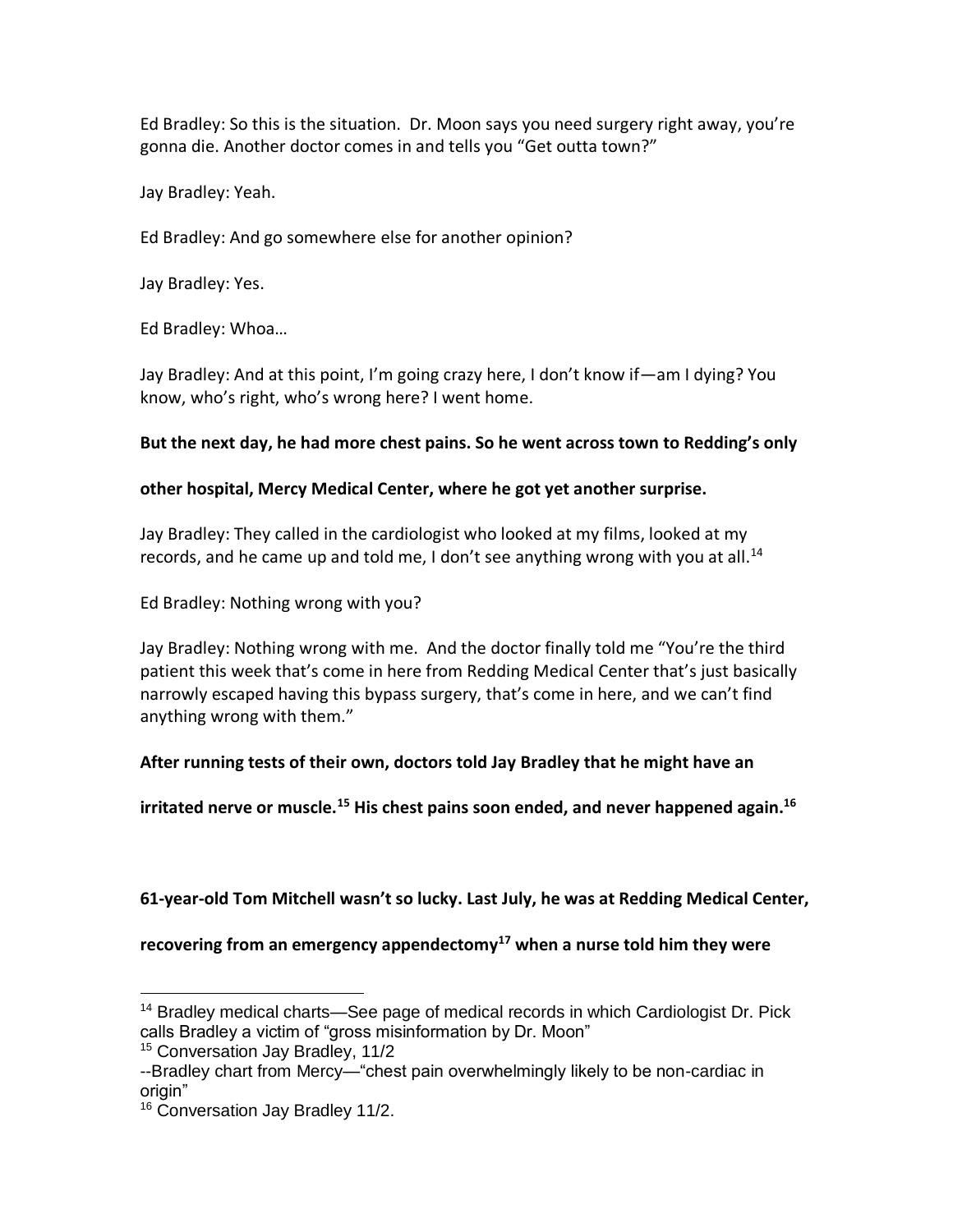### **going to check his heart. The next thing he knew, Dr. Moon was at his bedside, telling**

### **him he wanted to do an angiogram.<sup>18</sup>**

Ed Bradley: Had you told anyone that you were having pains in your chest? That you suspected you might be having a heart problem?

Tom Mitchell: No. Because I wasn't.

Ed Bradley: And what was the result of the angiogram? What did he say?

Tom Mitchell: He said "See that hanging down right there?" He said "That's a widow maker!"

Ed Bradley: A what?

Tom Mitchell: A widow maker. And I said "What, what do you mean?" And he said "That could slough off and you would have a heart attack immediately."

Ed Bradley: What did he say about surgery?

Tom Mitchell: He said "You're here. Why don't we take care of it?" And if it was a widowmaker, that was the time to take care of it.<sup>19</sup>

Ed Bradley: What did you think of that?

Tom Mitchell: I really was in no shape to reason anything through such as bypass surgery. I was sick, I was real sick.

Ed Bradley: So you hadn't recovered from the appendectomy?

Tom Mitchell: It had only been three days.

<sup>17</sup> Tom Mitchell medical chart, conversation Tom Mitchell 12/2 and girlfriend Kristen 12-17

<sup>18</sup> Tom Mitchell medical chart shows no other tests between EKG and angiogram, conversation Tom Mitchell 12/2 and Kristen 12-17, taped interview

--see also conversation Dr. Mark Sanz re: unacceptable to do angiogram straight from EKG with no intermediate tests

--Phone conversation Dr. Colman Ryan 1-17 about how shouldn't have done this angiogram or IVUS—no call for it, too invasive a test without other tests first and no indications, also shouldn't have been done while Mitchell was still sick from appendectomy

<sup>19</sup> Conversation with Tom Mitchell 12/2 and Kristen 12-17—Moon said it may not bother him for 8-10 years but they might as well take care of it then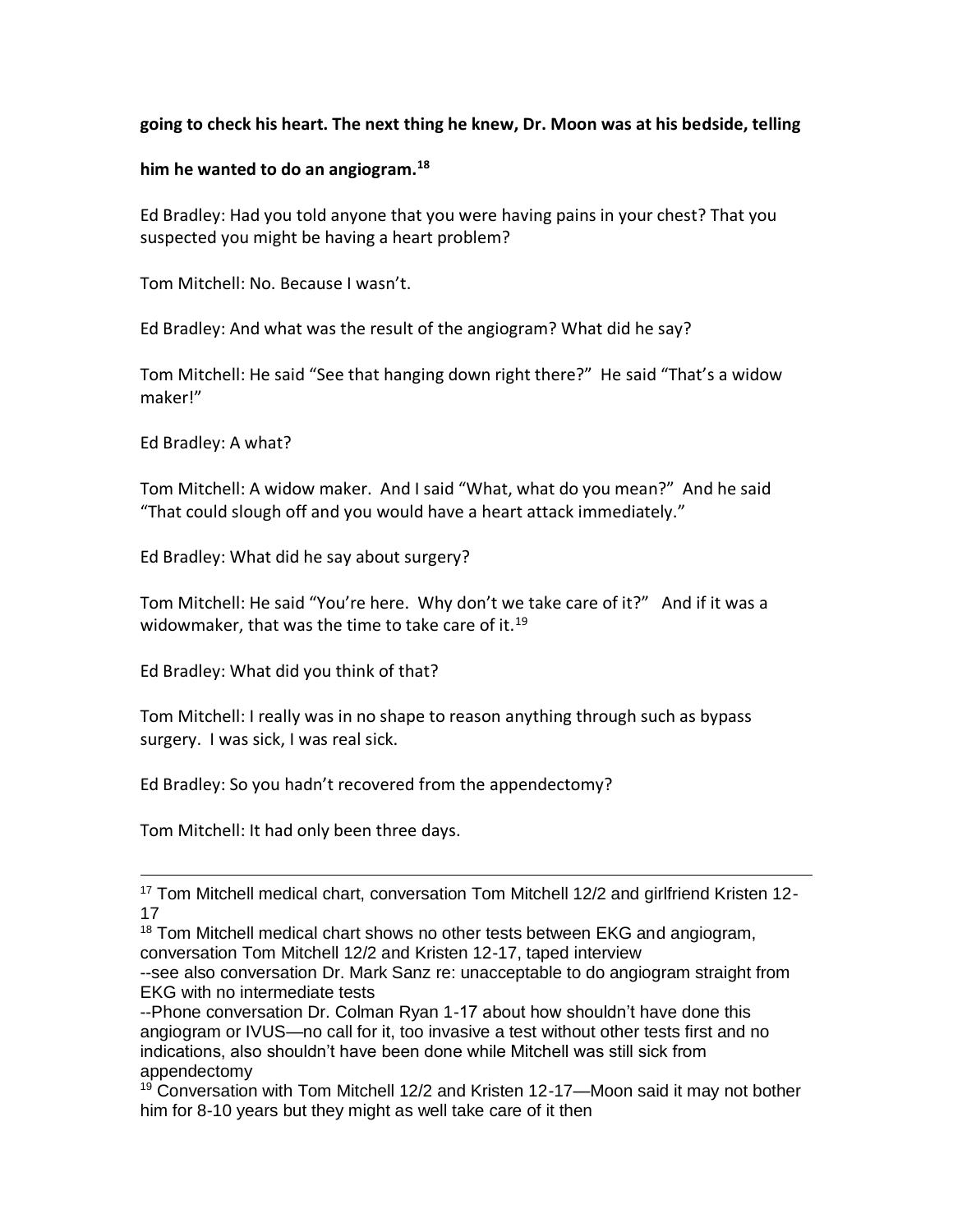Ed Bradley: You were still on pain medication?

Tom Mitchell: Yes.

Ed Bradley: Do you think that affected your judgment?

Tom Mitchell: Absolutely.<sup>20</sup>

**Within 24 hours, doctors at Redding Medical Center were operating on Mitchell's** 

**heart.<sup>21</sup> But we showed Mitchell's records, along with the film Dr. Moon took of his** 

**heart, to a group of 11 cardiac specialists and all of them agreed: he shouldn't have** 

**had an angiogram, let alone surgery.<sup>22</sup> And that may not be the worst news for Tom** 

**Mitchell. Because most coronary bypasses last less than 10 years, he may have to have** 

### **heart surgery again.<sup>23</sup>**

Tom Mitchell: I feel violated. I feel like a gutted trout almost, from the incision that was made down my chest.

Ed Bradley: How big is that scar?

Tom Mitchell: It goes from my Adam's apple to the bottom of my sternum, completely. They cut me in half.

<sup>&</sup>lt;sup>20</sup> Medical records, conversation with Tom Mitchell and Kristen, 12-17—Kristen said he was slow, slurring

<sup>21</sup> Mitchell medical record.

<sup>&</sup>lt;sup>22</sup> Phone conversation 1-17 with Dr. Colman Ryan, executive Director and Medical director, San Francisco Heart Institute and Cardiovascular Services, Seton Medical Center. Clinical Professor of Medicine, UCSF. President, Medical Staff, Seton Medical Center. Dr. Ryan says his center was approached by both defense and plaintiffs in Redding litigation and declined. Dr. Ryan reviewed EKGs, charts, angiogram and IVUS with entire staff of cardiologists and cardiac surgeons—including interventional cardiologists who work regularly with IVUS-- in their weekly meeting. All felt Mitchell shouldn't have had an angiogram or surgery.

<sup>&</sup>lt;sup>23</sup> Dr. Colman Ryan, phone conversation 2-6.

<sup>--</sup>Dr. David Anderson taped interview, 11-20.

<sup>--</sup>It is not clear from Mitchell's records whether he had a bypass with a vein or with an artery—his records say both things and are self contradictory in that and several other respects. Arterial bypasses last longer than vein grafts.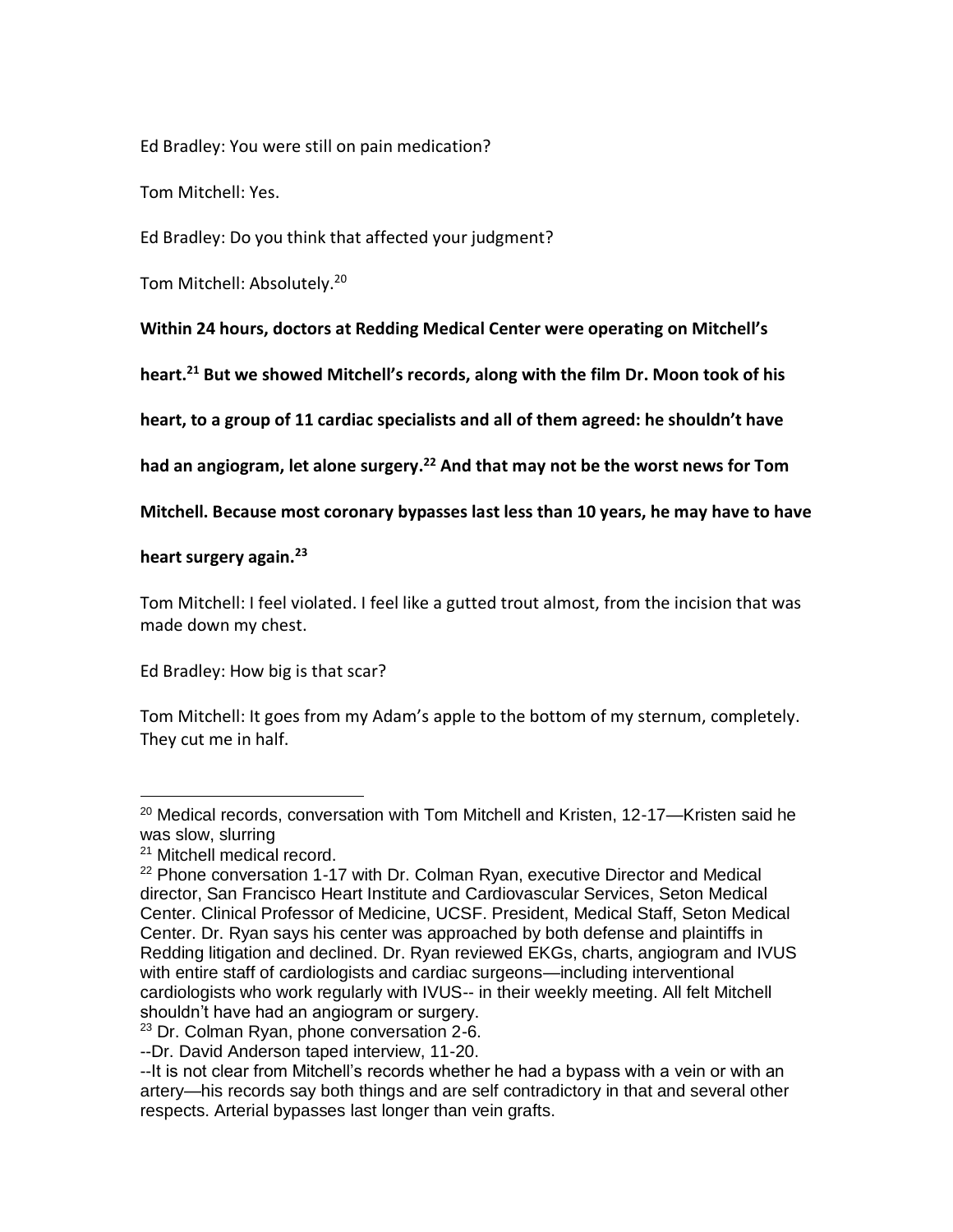**Kim Schlenker, a critical care nurse who lived in Redding until 1999,<sup>24</sup> says she's seen a number of cases like Tom Mitchell's.<sup>25</sup> And she remembers working with other cardiologists when they examined Dr. Moon's former patients.<sup>26</sup>**

Kim Schlenker: I can recall where the doctor has said, "My god, they bypassed normal coronaries!"

Ed Bradley: And these were cases where Dr. Moon had ordered the bypass surgery?

Kim Schlenker: Right.

Ed Bradley: Did people complain to the people who ran the hospital about him?

Kim Schlenker: Oh, yes. Many complaints were made. Letters were written.<sup>27</sup>

**At Redding Medical Center, at least one doctor has told federal authorities that he** 

**repeatedly warned Tenet's administrators there about doing "heart** 

**procedures…[that] may not have been medically necessary."<sup>28</sup> Other cardiologists in** 

**Redding have also told authorities they spoke to Tenet's administrators about** 

<sup>&</sup>lt;sup>24</sup> Schlenker deposition, July 22, 1999.

 $25$  Taped interview, phone conversation with Schlenker, 12/2.

<sup>&</sup>lt;sup>26</sup> Taped interview, phone conversation with Schlenker, 12/2.

<sup>&</sup>lt;sup>27</sup> Schlenker taped interview.

<sup>--</sup>OFF THE RECORD conversation with [DELETED]

<sup>--</sup>Taped interview atty. Dugan Barr, in which he describes people he knows who have left RMC because of Moon, complained about him to administration.

 $28$  FBI affadavit p 17.

<sup>--</sup> OFF THE RECORD conversations [DELETED]

<sup>--</sup>Phone conversations with Dr. Richard Malotky, family practitioner in Redding who stopped his patient from having bypass surgery ordered by Moon in 7/02. Malotky wrote a complaint to the CA Med Board about the case, and signed a subsequent affadavit for the CMB saying "I believe Dr. Moon and Dr. Realyvasquez are advocating bypass surgeries for patients with healthy coronary arteries. I believe this represents a threat to the public health and would like to go on the record in the strongest way possible protesting this activity."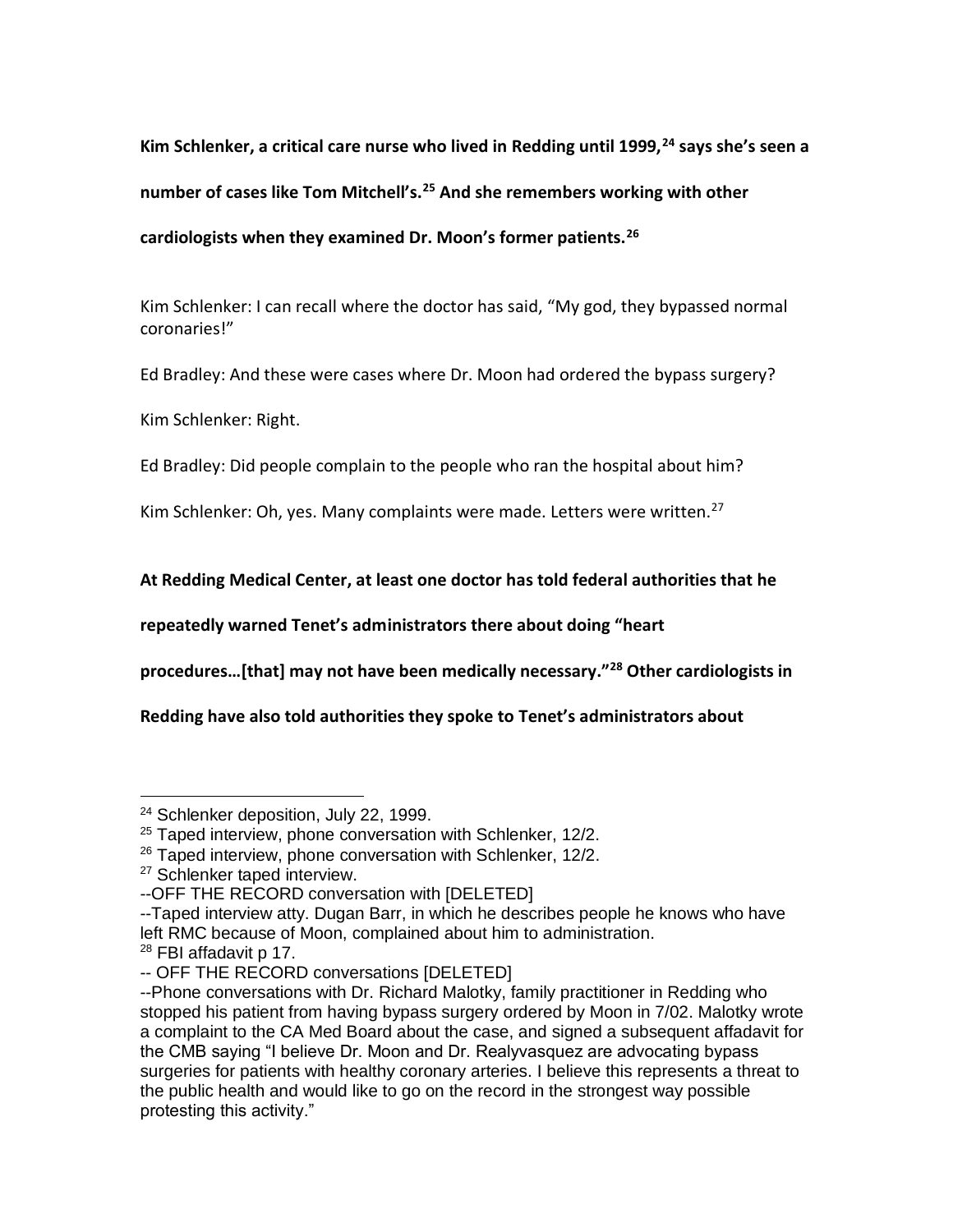**"unnecessary heart procedures and surgeries" being performed there.<sup>29</sup> And in 1999,** 

**doctors at another hospital alerted Redding Medical Center of their "concern…that Dr.** 

**Moon is unsafe," after several nurses had complained about him.<sup>30</sup> Kim Schlenker was** 

**one of those nurses.**

Ed Bradley: What did you write?

 $30$  Plaintiff's exhibit 4 in lawsuit Moon vs. Mercy, 1999—medical review board minutes of meeting, 1996, in which Board discusses a number of complaints from cath lab staff about Dr.Moon and incidents in which he was "unsafe" or "careless"—including a case in which he abandoned a patient who had a stroke while Moon was giving him an angiogram. According to Schlenker's sworn testimony from case in '99, Moon made it clear he was leaving the patient while he was having a stroke so he could get to his scheduled cases across town. Mercy investigated and decided to put Dr. Moon on monitoring for patient safety; Dr. Moon sued Mercy for damage to his reputation and business. The judge threw out Dr.Moon's claims, but not before RMC was subpoenaed for files concerning quality of care issues and Dr. Moon. Legal briefs from Mercy and the doctors on its review board to RMC say Mercy was "investigating" "patient care and employee safety concerns" about Dr. Moon (Memorandum of pts and authorities in support of def Motion to compel production of docs by RMC, 6/2/99). RMC fought that subpoena.

--Deposition of Nena Perry 5-7-99 for Moon vs Mercy lays out facts.

--Phone conversation with Harry Anderson and Christi Sulzbach, 1-10, in which Anderson and Sulzbach say they took Moon's word on what had happened at Mercy, believe they made Moon chief of Cardiology after the Mercy incident, not before. --Phone conversation with Brandon Edwards, in which he says he believes they made Moon Director of Cardiology after he left Mercy Hospital.

--Moon vs. Mercy, Plaintiff's Response to Defendants' Statement of Undisputed Facts, p6: Dr. Moon took out newspaper advertisements to make it clear he was no longer going to practice at Mercy but only at RMC.

 $^{29}$  FBI affadavit p 29, confirmed by OFF THE RECORD conversation [DELETED]and written OFF THE RECORD statement, [DELETED]

<sup>--</sup>See also Dr. Ditchey's declaration given on 11-12 to CA AG, and entered as evidence in court on 11-12.

<sup>--</sup>See also taped interview of David Anderson, MD, who sent a complaint to the California Medical Board in 1992, saying he was "alarmed" that "something as major as bypass surgery would be recommended [by RMC] with so little evidence of need," and that "it raises great concerns in my mind as to what goes on on a day to day basis." This was fully investigated by the CMB in 1992, and therefore, according to both the CMB and Tenet (see conversation with Sulzbach and Anderson 1-10), RMC would have been notified about the complaint. Also see SF Chron article in which CMB spokesman says of '92 investigation "If we missed it shame on us…That is unfortunate."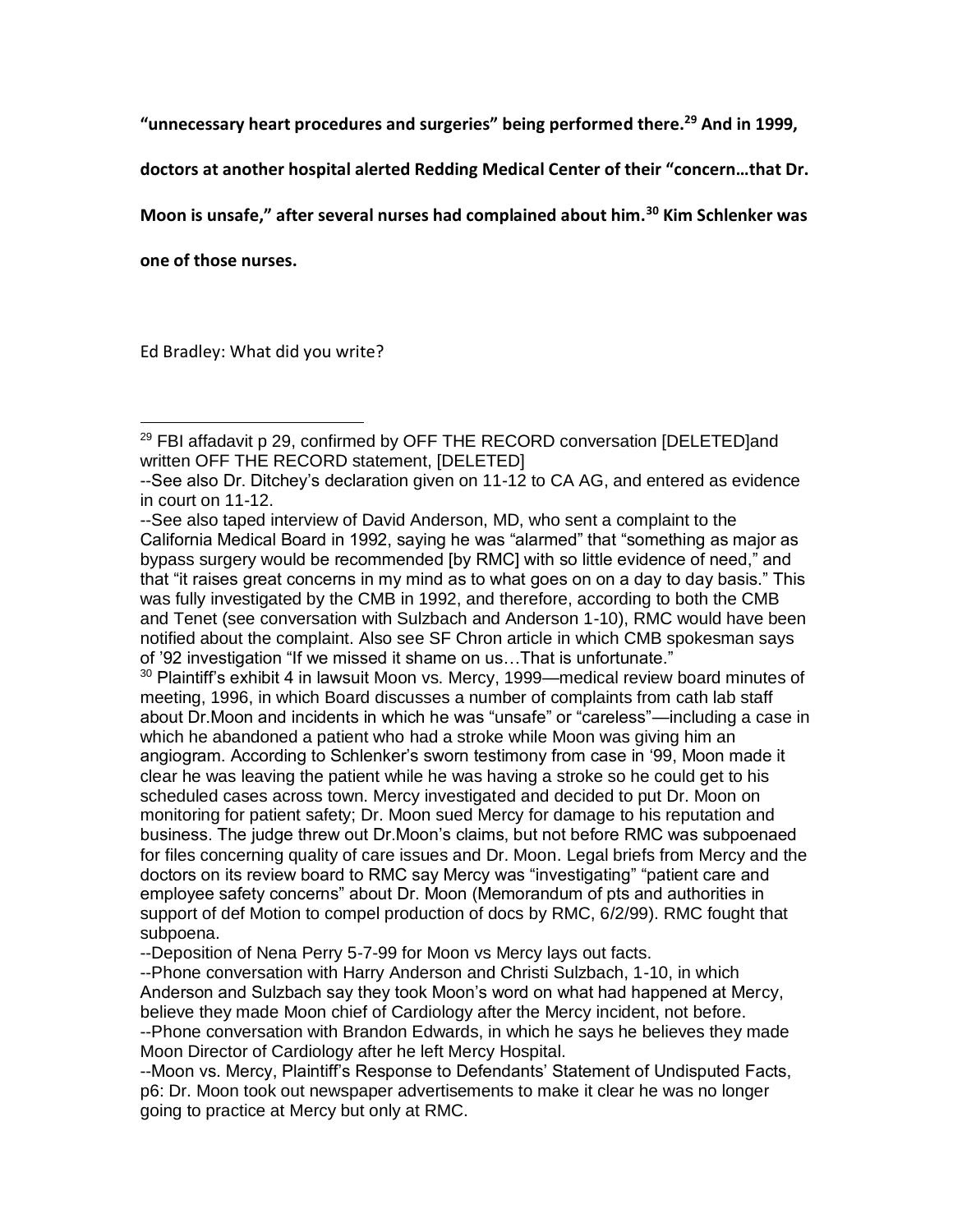Kim Schlenker: That I thought that he was a dangerous man and that he doesn't regard the lives of the people he works with or the patients he's working on.

# **But Tenet's administrators in Redding not only ignored the warnings about Dr. Moon,**

**they built their heart center around his practice<sup>31</sup>: making him Director of** 

**Cardiology,<sup>32</sup> featuring him in their ads,<sup>33</sup> and flying him to outlying clinics so he could** 

**see even more patients.<sup>34</sup> By 2001, Dr. Moon was doing about five times the number** 

**of angiograms performed by most cardiologists<sup>35</sup>––and at twenty thousand dollars or** 

**more for each procedure, he was making Tenet millions of dollars a year.<sup>36</sup>**

<sup>&</sup>lt;sup>31</sup> Conversation with RMC employees, arranged by Harry Anderson of Tenet—Sheryl Hallstrom cardiac nurse, Brandon Edwards PR rep for RMC, Tamara Caudle (Dir of Cardiology and Vascular Svcs), Cynthia Gordon RN and Dir of Critical Care, Richard Atkisson, RN Clinical support cath Labs,, Richard Pacter RMC atty: Hallstrom, Gordon, Atkisson indicated that Dr. Moon was the leader of the heart program—that he was a "visionary" who brought the heart center to a top-rate status, that he taught them much of what they knew. Cindy Gordon and Sheryll Hallstrom described building the center with him.

<sup>--</sup>Dr. Moon's public seminar 2/6/96, in which he points out how he did 1900 of RMC's 2400 cardiac cases in 1995, and says "Who is Redding Medical Center? Moi."

<sup>--</sup>RMC ad 1-30-00 describes how Moon is the driving force behind the cardiology dept.  $32$  Phone conversation with Harry Anderson and Christi Sulzabach, 1-9, in which they say they believe Moon was made Director of Cardiology after the Mercy incident. Also, conversation with Brandon Edwards, 1-13, in which he also says he believes Dr. Moon made director of cardiology after Mercy incident.

<sup>&</sup>lt;sup>33</sup> Ad records from Redding Record Searchlight (see file: heart/ad records record searchlight)

Conversation with Brandon Edwards, in which he confirms Dr. Moon was featured in TV and print ads.

<sup>&</sup>lt;sup>34</sup> Conversation with Larry Kamer, PR rep for Dr. Moon, 1-30.

<sup>--</sup>OFF THE RECORD conversation with [DELETED]

<sup>--</sup>OFF THE RECORD conversation [DELETED]

 $35$  FBI affadavit, p 14.

<sup>--</sup>Moon vs Mercy Plaintiff's response to defendants' statemt of undisputed facts, 8-13-99 describes how Moon did 1894 in 1995, which is as many as all the angiograms done by all 7 other doctors in Redding for that year.

Moon 2/6/96, describes in public seminar how he did 1900 of RMC's 2400 procedures in 1995.

<sup>&</sup>lt;sup>36</sup> See bill from Russ Reiner's client. Reiner says that the bills they have seen from hundreds of clients show charges of \$25,000 to \$45,000 for an angiogram, plus another \$20,000 or so for an IVUS.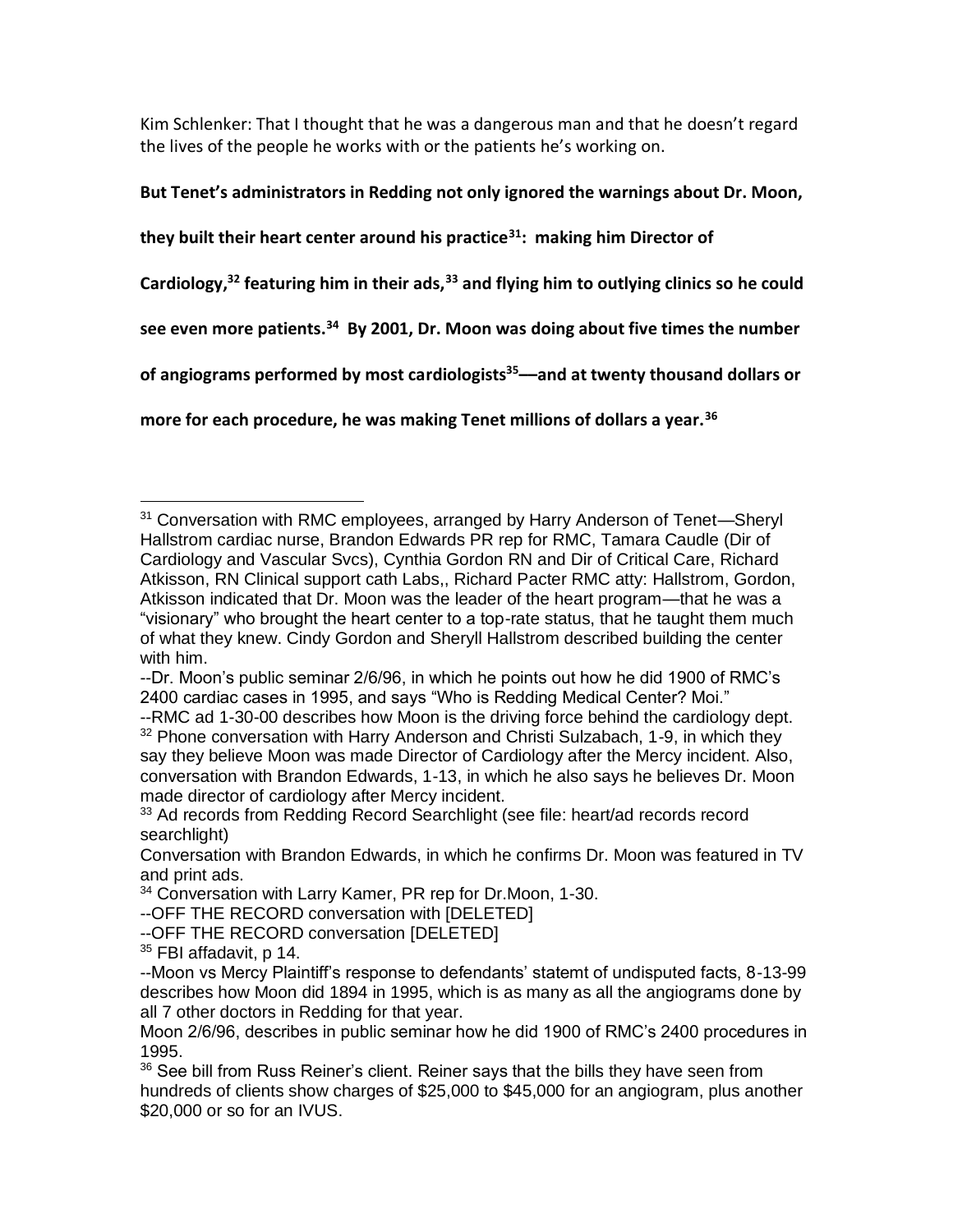**But it wasn't a doctor or a nurse who finally did something about what was going on** 

**at Redding Medical Center…It was a priest.**

Sound up Father John Corapi: We know the last chapter of the book—we win. God love you.

**Last June, after Father John Corapi was told by Dr. Moon that he had a fatal heart** 

**condition and needed bypass surgery,<sup>37</sup> Father Corapi went to a lawyer to prepare a** 

**will, he went to confession, and then he went to another hospital where he had close** 

**friends for his surgery.<sup>38</sup>**

John Corapi: The cardiologist said "excuse me, but what are we bypassing? You're bypassing something when you do a bypass surgery." He said "I don't see anything."<sup>39</sup>

**After a series of tests showed his heart was normal,<sup>40</sup> Father Corapi called a meeting** 

**with Tenet's administrators at Redding Medical Center.<sup>41</sup>**

<sup>--</sup>Father Corapi was also in and out in one day and was charged more than \$40,000 for his procedure. Corapi taped interview.

 $37$  John Corapi records. Note in records, "spontaneously dissecting arteries." According to Drs. Donohoe and Shahene in LV, Dr. Ryan at SF Heart Institute and Dr. Sanz at Montana Int'l Heart Institute, this is a very rare and quickly fatal condition. Dr. Ryan said his institute has just put out a paper on this condition and how rare it is. Dr.Sanz concurred in a separate conversation. All of these doctors said it was impossible that Father Corapi would be asymptomatic with this condition, and he could not still be in good health now if he had it last summer.

<sup>&</sup>lt;sup>38</sup> John Corapi taped interview.

<sup>--</sup>Phone conversations 11-26 with Dr. Richard Shehane, cardiologist in LV, and Dr. Nancy Donohoe, 11-27, cardiac surgeon in LV, who saw Father Corapi in LV and decided he should not have surgery.

 $39$  Conversations 11-26 with Dr. Richard Shehane, cardiologist in LV, and Dr. Nancy Donohoe, 11-27, cardiac surgeon in LV, who saw Father Corapi in LV and decided he should not have surgery. Both said they were ready to do an emergency surgery, based on the diagnosis, until they saw Moon's films and saw Corapi's heart was fine, had a normal amount of plaque for his age, and nothing that would merit surgery. Both said this was not a borderline call, but way out of bounds of any kind of acceptable judgment. <sup>40</sup> John Corapi medical records with Dr. Shahene.

<sup>41</sup> Conversation with Harry Anderson, Christi Sulzbach, 1-10, confirms this. Also, taped interview with John Corapi.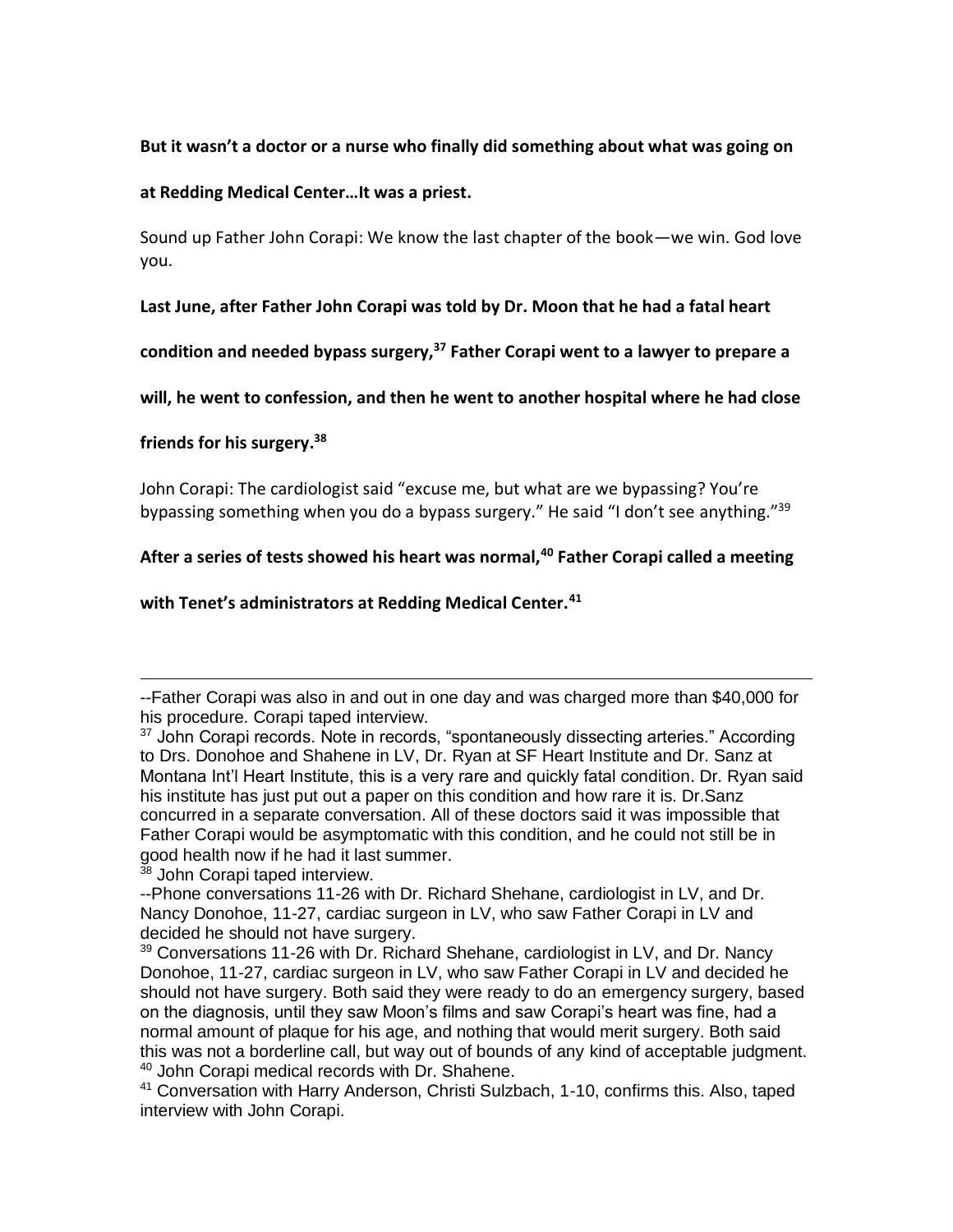John Corapi: I said we would like you to look into this. Investigate it. See what's going on here, because there's something that's not quite right here. And they just refused.

Ed Bradley: Did they say that, looking at these conflicting opinions, that you should go ahead and have the bypass surgery?

John Corapi: They said, "You're in a life threatening situation. We concur with Dr. Moon's findings and recommendations. As a matter of fact, we're ready to admit you this afternoon."

**Tenet's administrators assured Father Corapi that another cardiologist had already** 

**confirmed Dr. Moon's opinion, but they wouldn't release that doctor's name.<sup>42</sup>** 

**Meanwhile, Father Corapi sent his records to seven cardiac specialists, who agreed his** 

**heart was healthy.<sup>43</sup> He also called Redding Medical Center one last time.<sup>44</sup>**

John Corapi: And, it just sticks out in my memory, Hal Chilton, the CEO, said over the phone, he said "We like our position. Seek counsel if you like."

Ed Bradley: And you did?

John Corapi: And we did.

**Father Corapi did more than seek counsel. He called the FBI, who eventually sent** 

**more than 40 agents to raid Redding Medical Center, Dr. Moon's office, and the office** 

**of the hospital's director of cardiac surgery.<sup>45</sup> They confiscated thousands of files<sup>46</sup> ,** 

<sup>&</sup>lt;sup>42</sup> Taped interview, John Corapi. Also confirmed in conversation with Harry Anderson, Christi Sulzbach, 1-10. They said this was a cardiologist at RMC, but would not release any report or identifying information about the cardiologist. They said they had not yet had anyone else review Corapi's case since the FBI raid.

 $43$  Taped interview Corapi—two cardiac surgeons and two cardiologists in LV. Taped interview with Dugan Barr, Barr showed to his own cardiologist expert before Barr took Corapi's case. Corapi also sent 60 Minutes his records and IVUS film, and we showed them to Dr. Ryan, who showed them to 2 others at his institute. All of the above agreed that Corapi's heart was healthy. We discounted Ryan's opinion, since he knew about Dr. Moon's reputation by the time he got Corapi's records.

<sup>44</sup> John Corapi, taped interview.

<sup>45</sup> FBI affadavit. Phone conversation 2/7/03 with Nick Rossi FBI Sac Buro.

<sup>46</sup> FBI affadavit.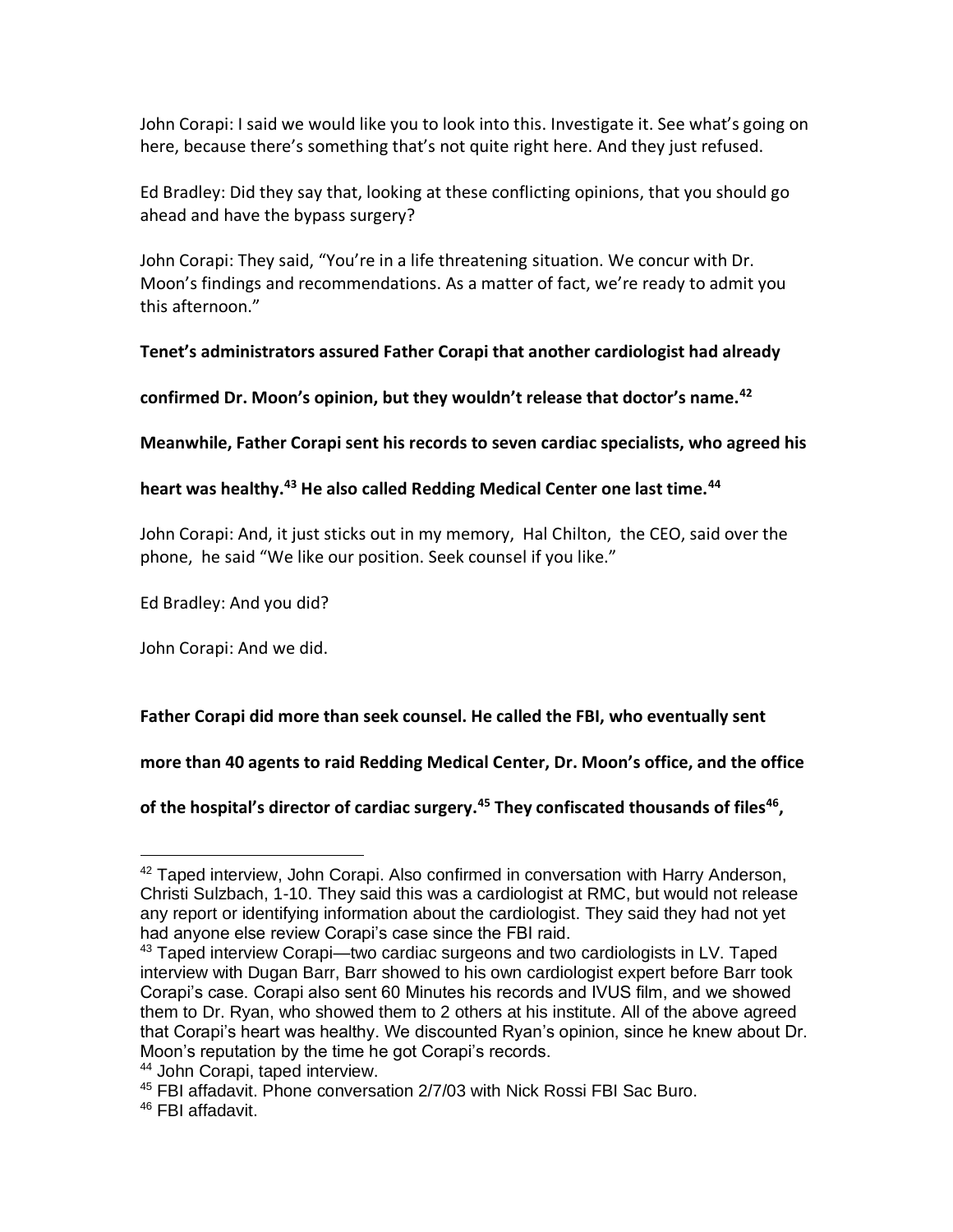**including those of at least 167 patients who died after surgery ordered by Dr. Moon<sup>47</sup> . Dr. Moon declined our request for an interview.<sup>48</sup>**

**For Tenet Health Systems, news of the raid could not have come at a worse time. All around the country, a number of Tenet hospitals have recently been subjects of federal actions<sup>49</sup>—in Florida for patient endangerment,<sup>50</sup> in California for evidence of illegal kickbacks to physicians.<sup>51</sup> And government officials in Washington DC have** 

**filed a lawsuit against Tenet, claiming the company has systematically defrauded** 

**taxpayers.<sup>52</sup>**

**Tenet declined our request for an interview, but the company's executives sent us a** 

**letter stating in part:**

**"We expect to demonstrate in the weeks and months ahead that our internal systems** 

**and processes work effectively whenever we become aware of anything that fails to** 

**meet the law or our own high standards."**

<sup>&</sup>lt;sup>47</sup> FBI affadavit.

<sup>48</sup> Conversations with Larry Kamer, including 12-13, 1-13.

<sup>&</sup>lt;sup>49</sup> --See also Tenet conference call 11/7/02, concerning federal audit of Tenet hospitals to investigate Tenet's system of charging for outlier payments.

<sup>--</sup>Also USA ex rel Barbara vs Tenet in Miami, concerning Stark law violations.

<sup>--</sup>Also USA ex rel William Noll, in which Tenet paid \$9.75 million in 6/02 to settle case brought by one of its controllers, who alleged systematic overbilling.

<sup>--</sup>Also Palmetto case, in which Tenet paid \$29 million in 6/02 to settle charges it defrauded Medicare through home health agency.

<sup>--</sup>Also \$17 million paid in 6/02 for charges of overbilling and fraud at 139 current and former Tenet facilities.

<sup>&</sup>lt;sup>50</sup> Tenet letter to Malmgren 2/6/03, conversation with Peter Ashkenaz, PR for CMS on 2-7-03, news clip describing how Medicare threatened to cut off Palm Beach Gardens if the hospital didn't address rampant infection problems which the govt described as putting patients in "immediate jeopardy."

<sup>51</sup> Tenet letter to Malmgren 2/6/03. Tenet news release 12-19.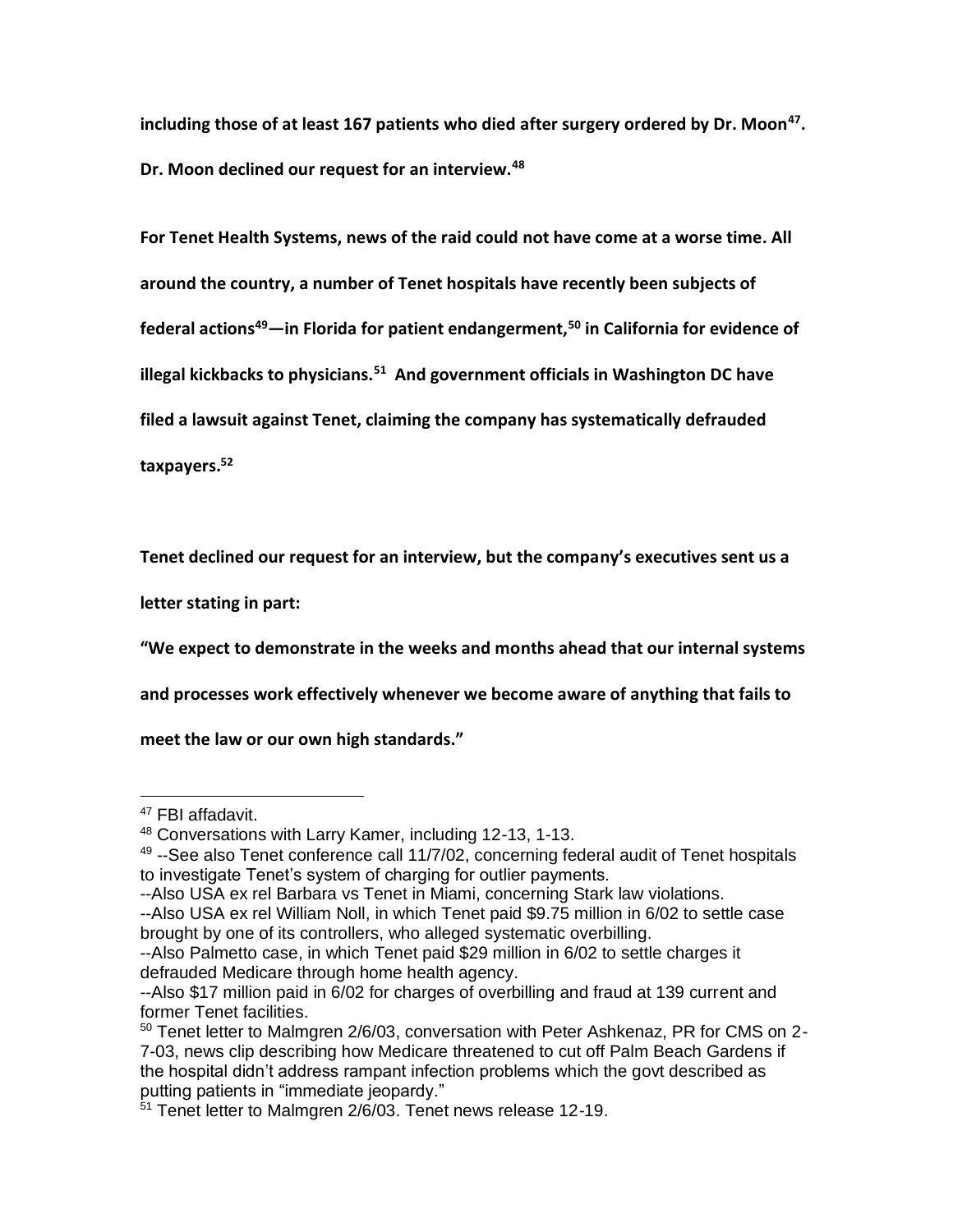**Concerning Dr. Moon and Redding's Chief of Cardiac Surgery—who is also under investigation by the FBI--they wrote:**

**"We were as surprised as everyone by this investigation. The two doctors have** 

**practiced in the Redding area for decades and their reputation for providing good** 

**care, so far as we know, was impeccable until last October."<sup>53</sup>**

**Congressman Pete Stark has worked on health care issues for 30 years.<sup>54</sup> He says** 

# **that—at least concerning Dr. Moon—Tenet's arguments are hard to believe.**

Stark: When they are running ads for this person, and when they have documented charges by people who have called his practice to their attention time and time again, when their own nurses were complaining, when other physicians were complaining—it's pretty hard for somebody to say, "Gee, I didn't know."

# **Congressman Stark has followed Tenet since 1994, when the company paid an**

**unprecedented 379 million dollars to settle fraud claims brought by 28 states and the** 

**federal government, and pled guilty to charges of criminal conspiracy and giving illegal** 

# **kickbacks to physicians.<sup>55</sup>**

Stark: You have people who are willing to break the law, and have a record of doing that. I mean, these guys are the poster children for unethical business practices.

<sup>52</sup> USA vs Tenet complaint, 1/03.

<sup>53</sup> Tenet letter to Malmgren 2/6/03.

<sup>54</sup> Official Stark biography on House of Reps website.

<sup>&</sup>lt;sup>55</sup> Phone conversation with Judy Holtz, PR for HHS IG's office, 2/7, clips describing settlements with NME/Tenet. See DOJ documents outlining criminal please.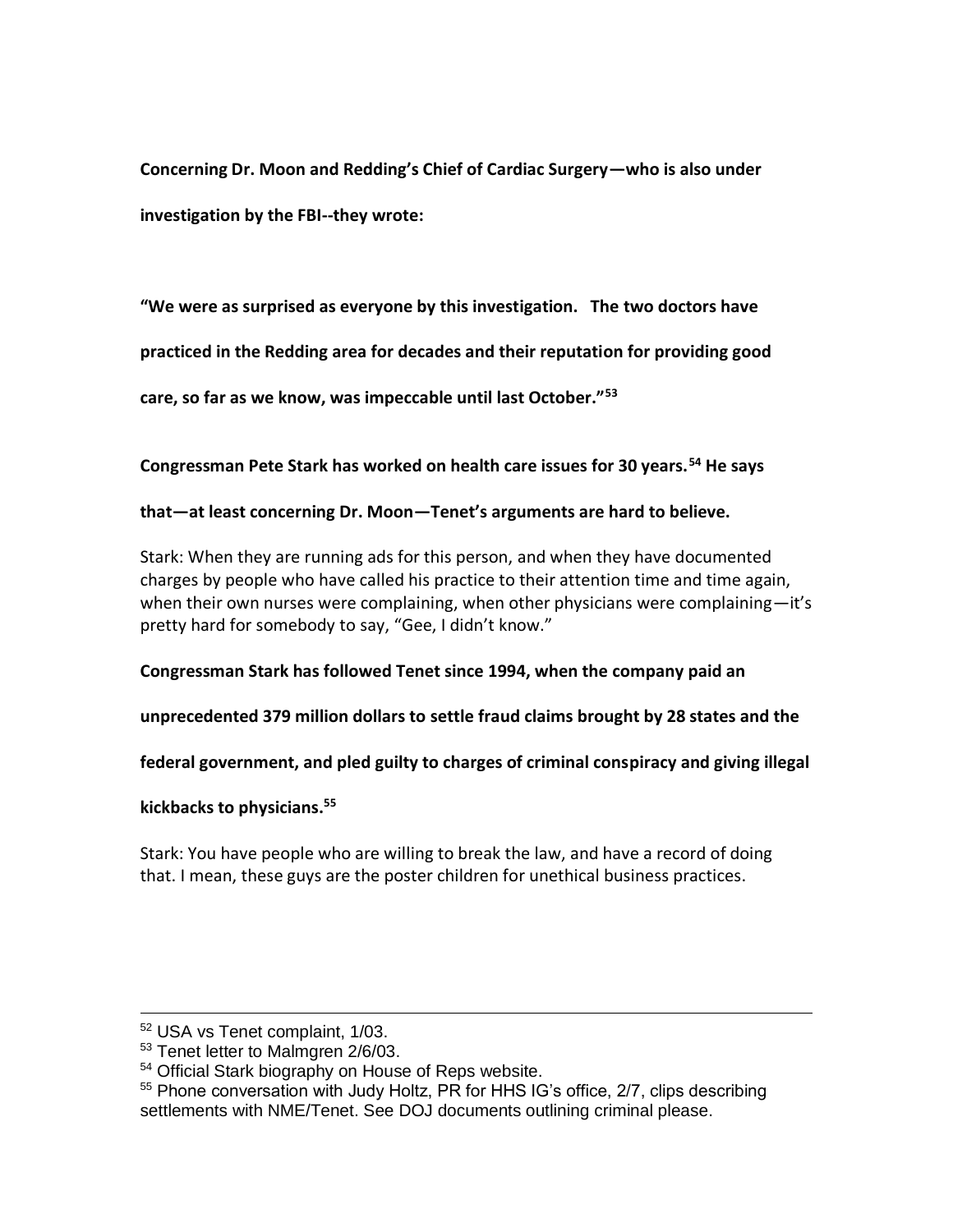Ed Bradley: Tenet executives have said that the doctors under investigation had only what they call a "loose connection" with their hospital's administrators, who really hardly dealt with them at all.<sup>56</sup>

Pete Stark: That seems to me to be an outright lie. They were providing clerical and medical assistance to Dr. Moon at no cost.<sup>57</sup> They were providing him the use of a helicopter.<sup>58</sup>

Ed Bradley: But what could they do about it, if they suspected that a doctor was performing unnecessary surgeries?

Pete Stark: Well they could suspend his privileges, and not make him Chief of Cardiology…

**TAG: Tenet never suspended Dr. Moon's privileges, even after the FBI raid last** 

**October. Instead, the company decided to let him continue doing procedures, while** 

**they monitored his practice.<sup>59</sup> Meanwhile, hundreds of Dr. Moon's former patients** 

**have now been told by other doctors that they got heart procedures they didn't** 

<sup>56</sup> Phone conversation with Harry Anderson and Christi Sulzbach, 1/10. Also conversations with Harry Anderson, including 11-9, 12-9, 12-10, 12/.

<sup>57</sup> Phone conversation with Kim Schlenker, 1/24/03, about how she was interviewed for job at RMC in early 90s—was supposed to do Dr. Moon's clerical work, as well as histories and physicals. She says she did not know Dr. Moon very well at that point, hadn't ever scrubbed in with him at that point. She did not get the job. (no contemporaneous notes)

<sup>--</sup>OFF THE RECORD conversation with [DELETED]

<sup>--</sup>OFF THE RECORD conversation with [DELETED]

<sup>--</sup>OFF THE RECORD conversation with [DELETED].

<sup>58</sup> Conversation with Larry Kamer, PR rep for Dr.Moon, 1-30.

<sup>--</sup>OFF THE RECORD conversation with [DELETED].

<sup>--</sup>OFF THE RECORD conversation [DELETED]

<sup>--</sup>Phone conversation 11/26/02 with Lee Ann Polete, Dr. Moon's receptionist in 1995, who described how he had her call RMC to send the helicopter out to pick up patients from outlying clinics including Greenville 2-3 times a day.

<sup>--</sup>Phone conversation with Stark staffer Terri Shaw, day of Stark interview—she said she discussed Moon's use of helicopter with investigators at HHS IG, who confirmed they were investigating it.

<sup>59</sup> Phone conversation with Harry Anderson and Christi Sulzbach, 1/10.